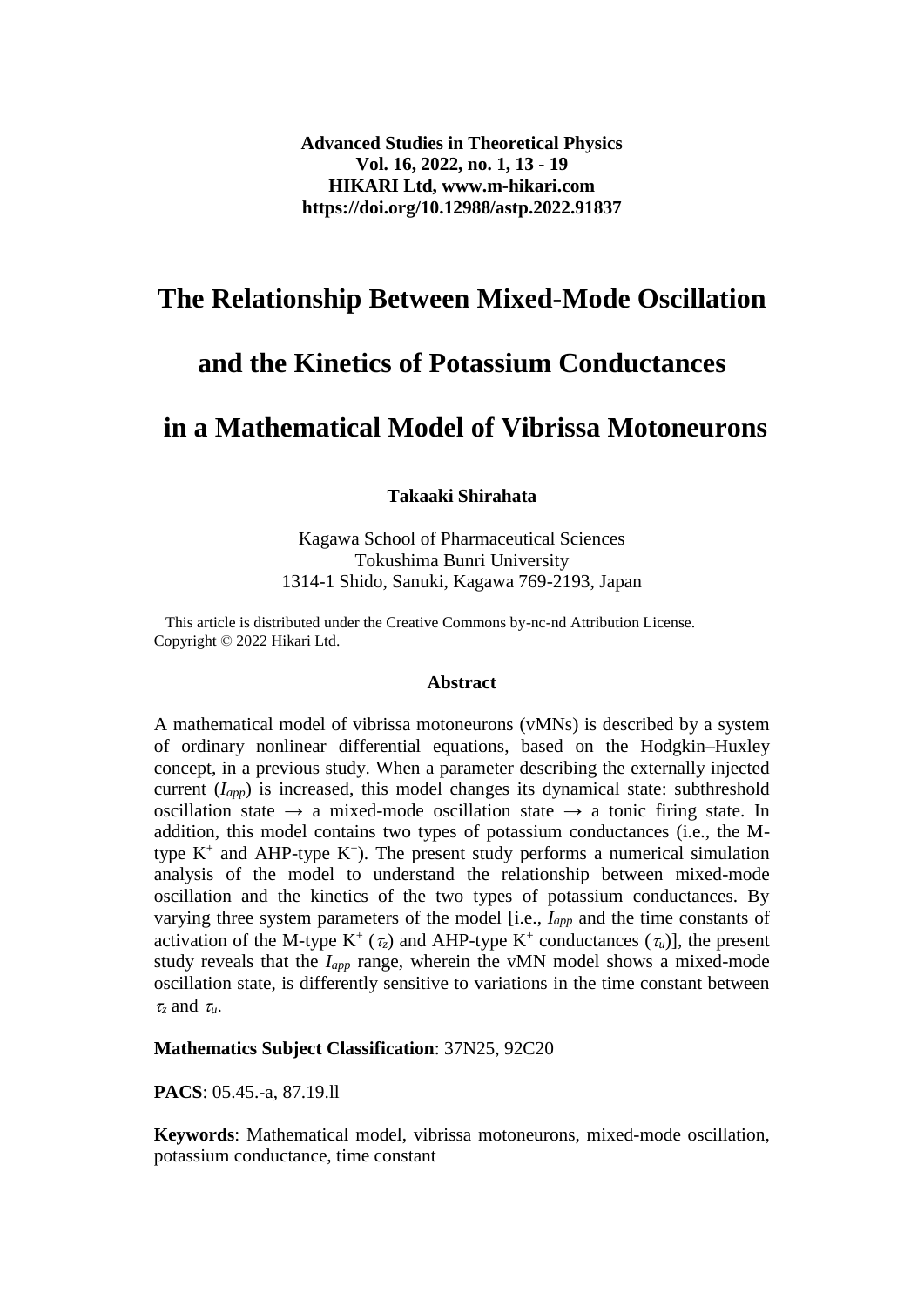#### **1 Introduction**

 The neuronal system is a highly nonlinear dynamical system; various types of dynamical states, such as quiescent, tonic firing, and bursting, have been observed (i.e., a mathematical model that describes the dynamics of electrosensory neurons shows these three dynamical states, and the effect of parameter changes on these dynamical states has been extensively studied [1, 2]). However, the dynamical neuronal system is not restricted to these three states. For example, a mathematical model of vibrissa motoneurons (vMNs) shows subthreshold and mixed-mode oscillation states [3, 4]. The vMN model is described as a system of ordinary nonlinear differential equations (ODEs) based on the Hodgkin–Huxley formalism, and a change in the value of a certain parameter (i.e., the externally injected current) alters the dynamical state of the vMN model: subthreshold oscillation state  $\rightarrow$  a mixed-mode oscillation state  $\rightarrow$  a tonic firing state [4]. Mixed-mode oscillation is an important topic of dynamical systems [5]. This type of oscillation corresponds to the switching between small-amplitude and relaxation oscillations.

 The vMN model contains two types of potassium conductances (i.e., the M-type  $K^+$ and AHP-type  $K^+$ ); a previous study extensively investigated the characteristics of these conductances, and the effect of variations of the maximal value of these conductances on the vMN model was revealed [3]. However, the kinetics of these conductances was not studied in the previous study. Other studies have reported that the kinetics of potassium conductances can modulate the dynamical states of various mathematical models such as that for a neuron [6] and a pituitary cell [7, 8]. Considering this information, how the kinetics of the two potassium conductances affects the vMN model must be investigated. In the present study, a numerical simulation of the vMN model is performed to determine the relationship between the kinetics of the potassium conductances and mixed-mode oscillation. The effect of variations of three system parameters (i.e., the externally injected current and the time constants of activation of the M-type  $K^+$  and AHP-type  $K^+$  conductances) on the dynamical states of the vMN model, has been investigated.

#### **2 Materials and Methods**

 A mathematical model of vMNs, which is numerically analyzed in the present study, is described by an ODE system wherein six state variables are included. These variables consist of the membrane potential of the vMN model [*V* (mV)] and five gating variables of ionic currents (*z*, *u*, *h*, *n*, and *r*). The time evolution of

these state variables is described by equations (1)–(6):  
\n
$$
\frac{dV}{dt} = I_{app} - z \ \left(V + 90\right) - 10u \ \left(V + 90\right)
$$
\n
$$
-100 \left(\frac{1}{1 + e^{-(V + 28)/7.8}}\right)^3 h \left(V - 55\right) - 0.04 \left(\frac{1}{1 + e^{-(V + 53)/5}}\right) \left(V - 55\right) - 20n^4 \left(V + 90\right)
$$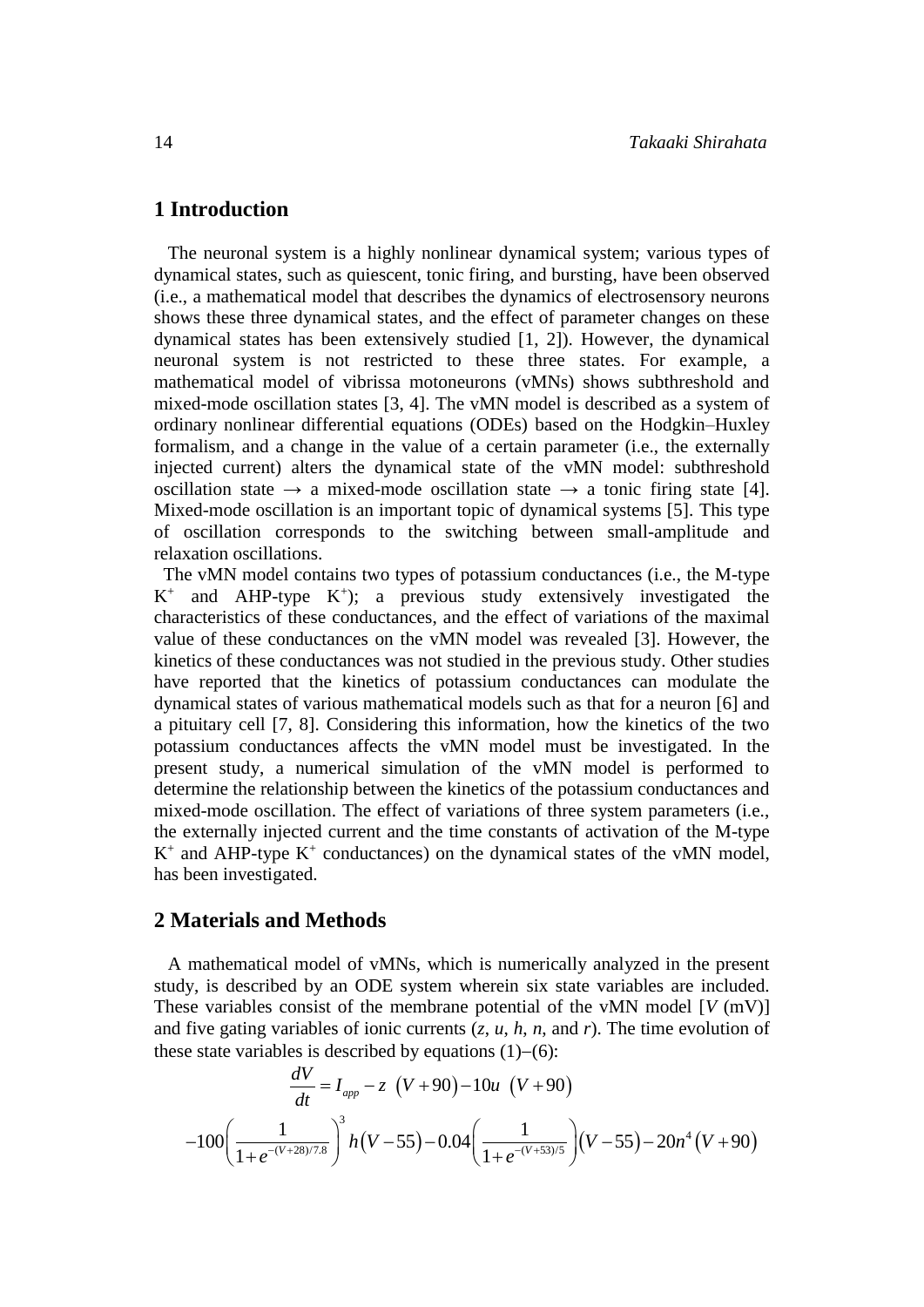$$
-0.05r(V+27.4)-0.12(V+70)
$$
 (1)

$$
\frac{dz}{dt} = \frac{1}{\tau_z} \left( \frac{1}{1 + e^{-(V + 45)/4.25}} - z \right)
$$
(2)

$$
\frac{du}{dt} = \frac{1}{\tau_u} \left( \frac{1}{1 + e^{-(V + 25)/3}} - u \right)
$$
(3)

$$
\frac{dh}{dt} = \left(\frac{e^{(V+50)/15} + e^{-(V+50)/16}}{30}\right) \left(\frac{1}{1 + e^{(V+50)/7}} - h\right)
$$
(4)

$$
\frac{dn}{dt} = \left(\frac{e^{(V+40)/40} + e^{-(V+40)/50}}{7}\right) \left(\frac{1}{1 + e^{-(V+23)/15}} - n\right)
$$
(5)

$$
\frac{dr}{dt} = \left(\frac{e^{(V+140)/21.6} + e^{-(V+40)/22.7}}{6,000}\right) \left(\frac{1}{1 + e^{(V+83.9)/7.4}} - r\right)
$$
(6),

Here,  $I_{app}$  ( $\mu A/cm^2$ ),  $\tau_z$  (ms), and  $\tau_u$  (ms) are system parameters of the present investigation:  $I_{app}$  is the externally injected current, and  $\tau_z$  and  $\tau_u$  are time constants of activation of the M-type  $K^+$  and AHP-type  $K^+$  conductances, respectively. Detailed explanations of the equations  $(1)-(6)$  are provided in [3, 4]. A simulation example is also described on the website: https://senselab.med.yale.edu/ModelDB/ShowModel.cshtml?model=127022. Equations  $(1)-(6)$  are solved numerically using a free and open source software Scilab [\(http://www.scilab.org/\)](http://www.scilab.org/) using the following initial conditions:  $V = -65.84$ mV, z=0.00040176, *u* = 0.00040176, *h* = 0.92141213, *n* = 0.0497938, and *r* = 0.095137881.

#### **3 Numerical Results**

 The present study focuses on three dynamical states of the vMN model: the subthreshold oscillation, mixed-mode oscillation, and tonic firing states. Figure 1 shows examples of the time course of the membrane potential of the vMN model. In the subthreshold oscillation state, the membrane potential oscillation of a small amplitude is observed (Figure 1A). In the mixed-mode oscillation state, the alternation of a large-amplitude spike and small-amplitude oscillations occurs (Figure 1B). The tonic firing state involves repetitive large-amplitude repetitive spiking (Figure 1C).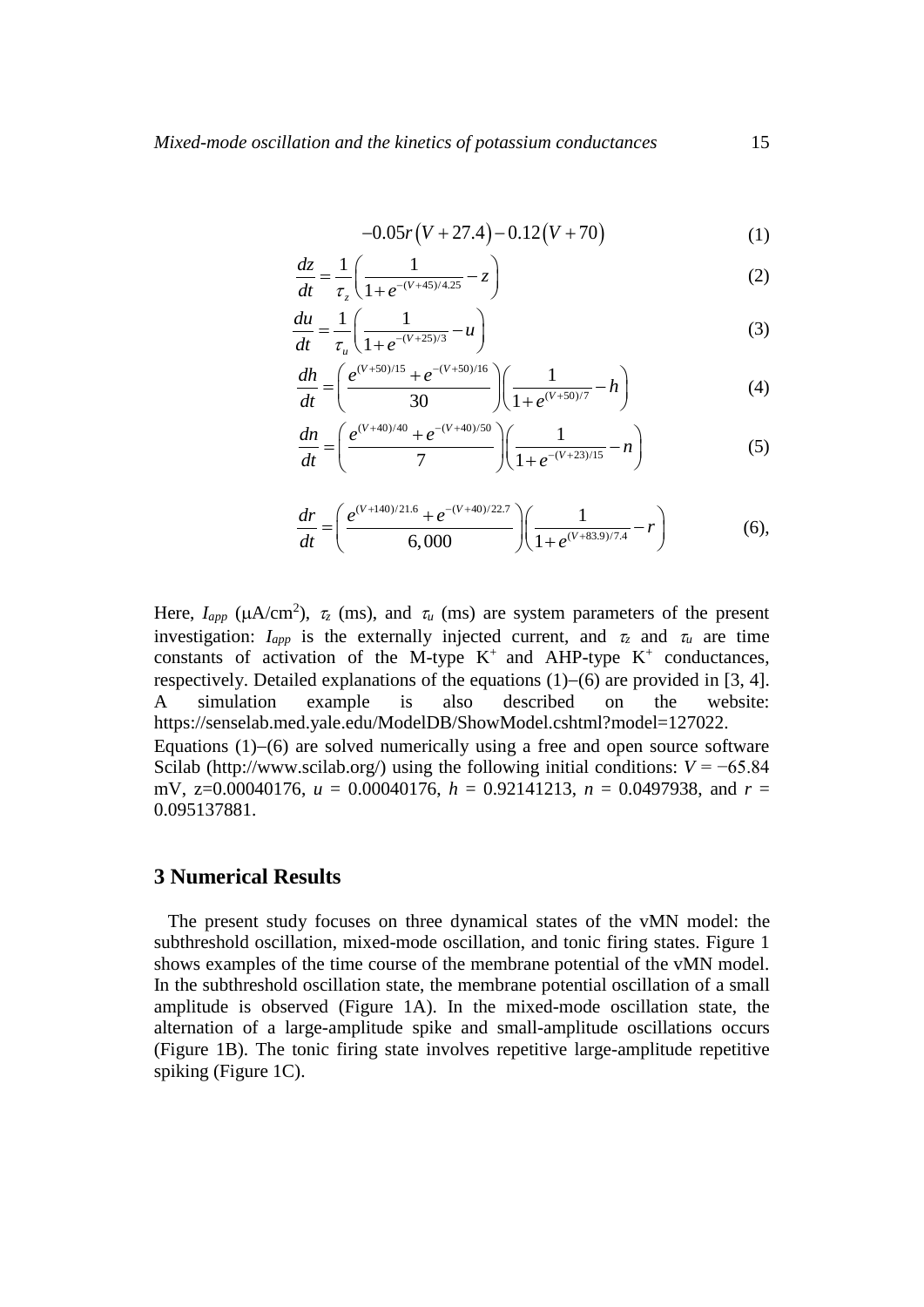

**Figure 1**. Time courses of the membrane potential of the vMN model. (A)  $I_{app}$  = 1.71  $\mu A/cm^2$ ,  $\tau_z = 75$  ms, and  $\tau_u = 75$  ms. (B)  $I_{app} = 1.73 \mu A/cm^2$ ,  $\tau_z = 75$  ms, and  $\tau_u = 75$  ms. (C)  $I_{app} = 1.80 \mu A/cm^2$ ,  $\tau_z = 75$  ms, and  $\tau_u = 75$  ms.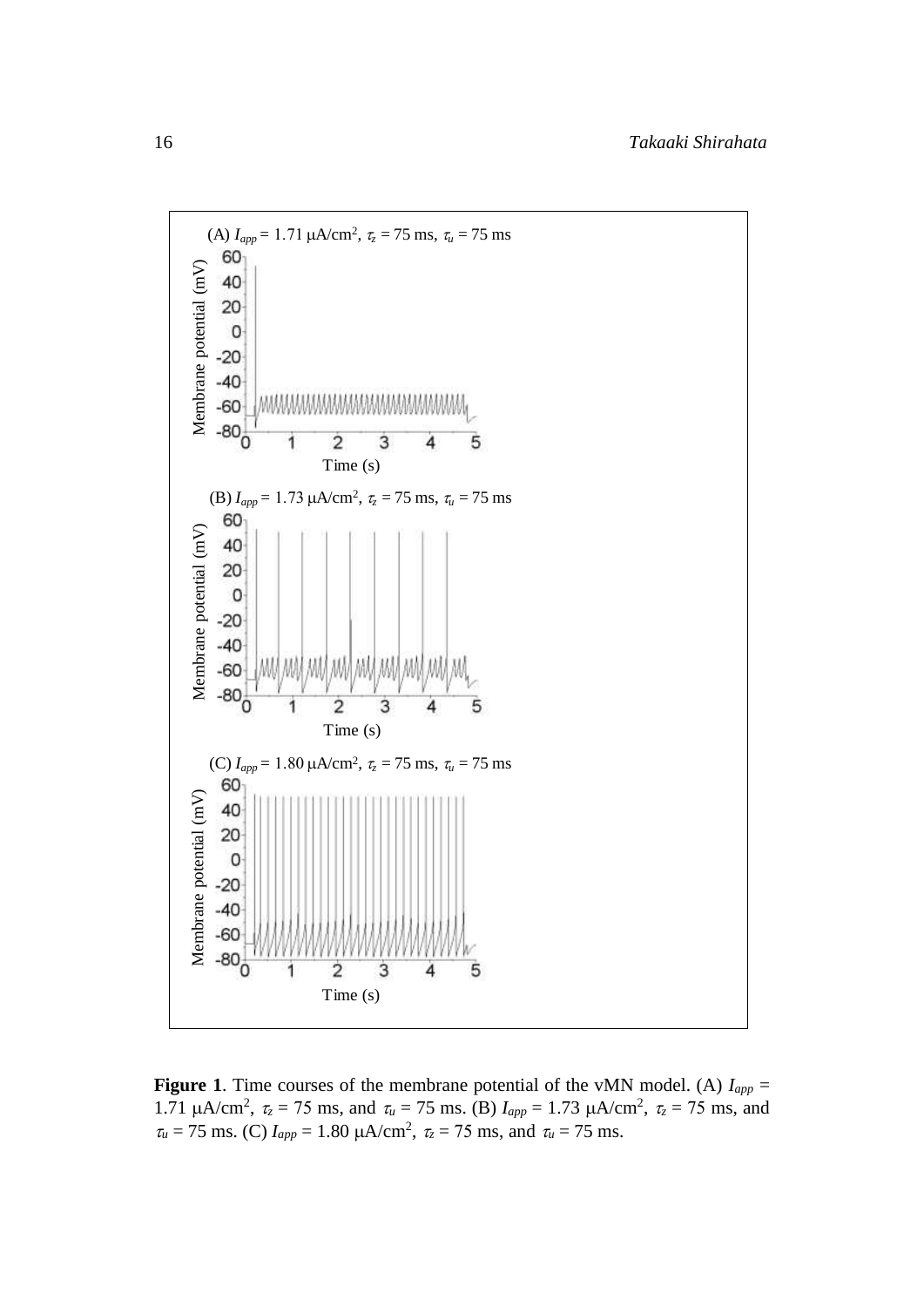Next, we investigate how these dynamical states are regulated by system parameter changes. When  $\tau_z$  is between 73 ms and 77 ms, an increase in  $I_{app}$ , with  $\tau$ <sub>z</sub> fixed at a specific value, changes the dynamical state of the vMN model: subthreshold oscillation state  $\rightarrow$  a mixed-mode oscillation state  $\rightarrow$  a tonic firing state (Figure 2A). In addition, an increase in the  $\tau$ <sub>z</sub> value induces a decrease in the upper and lower limits of *Iapp*, wherein a mixed-mode oscillation state appears (i.e., the upper and lower limits decrease from  $1.82 \rightarrow 1.77 \rightarrow 1.73 \mu A/cm^2$  and 1.74  $\rightarrow$  1.73  $\rightarrow$  1.72  $\mu$ A/cm<sup>2</sup>, respectively). Given that the degree of the decrease in the upper limit is larger than that of the lower limit, the *Iapp* range, in which a mixed-mode oscillation state appears, decreases with  $\tau_z$ . When  $\tau_u$  is between 73 ms and 77 ms, an increase in  $I_{app}$  with  $\tau_u$  fixed at a specific value, changes the dynamical state of the vMN model: subthreshold oscillation state  $\rightarrow$  a mixedmode oscillation state  $\rightarrow$  a tonic firing state (Figure 2B).



**Figure 2**. Dependence of the dynamical states of the vMN model on  $I_{app}$ ,  $\tau_z$ , and  $\tau_u$ . (A) Dynamical states in the  $(I_{app}, \tau_z)$  parameter space. (B) Dynamical states in the  $(I_{app}, \tau_u)$  parameter space.  $\Delta$  indicates a subthreshold oscillation state,  $\bullet$ indicates a mixed-mode oscillation state, and  $\circ$  indicates a tonic firing state.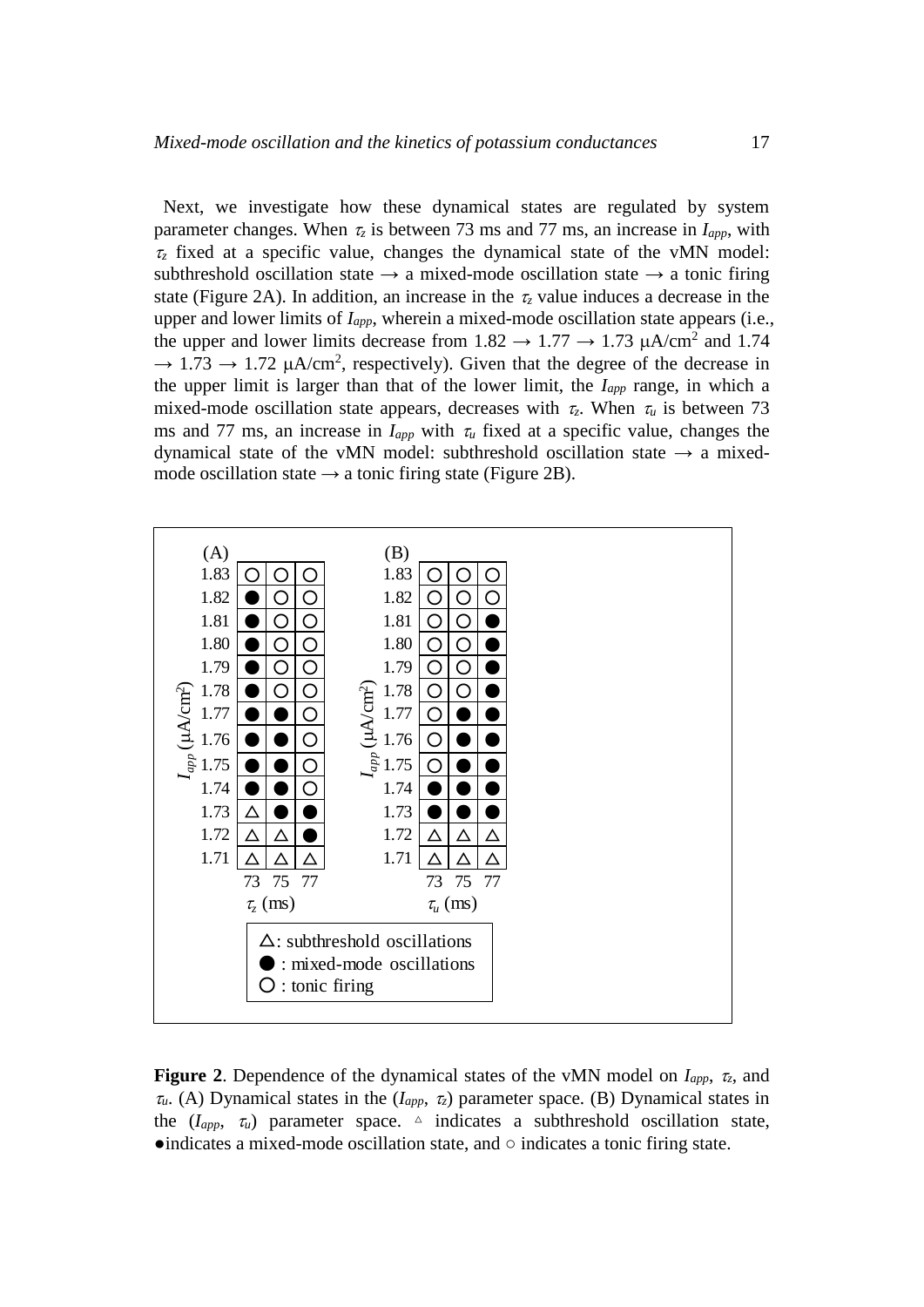In addition, an increase in  $\tau_u$  value increases the upper limit of  $I_{app}$  at which a mixed-mode oscillation state appears (i.e., the upper limit increases from  $1.74 \rightarrow$  $1.77 \rightarrow 1.81 \mu A/cm^2$ , whereas it neither increases nor decreases the lower limit of *Iapp*, at which a mixed-mode oscillation state emerges (i.e., the lower limit is 1.73  $\mu A/cm^2$ , irrespective of the  $\tau_u$  value). Therefore, the *I<sub>app</sub>* range, wherein a mixed-mode oscillation state appears, increases with  $\tau_{\mu}$ .

### **4 Conclusion**

The present study reveals how the *Iapp* range which the vMN model shows mixed-mode oscillation, is modulated by  $\tau_z$  and  $\tau_u$ . A previous study focused on the relationship between the *Iapp* range and the characteristics of the ionic conductance of the vMN model. For example, an increase in the maximal value of the cationic h conductance increases the *Iapp* range [4]. However, the previous study did not clarify whether the time constant of the ionic conductance of the vMN model affects the *Iapp* range. An important contribution of the present investigation is that it can resolve this problem: an increase in the time constant values changes the *Iapp* range (Figure 2). Another study focused on the difference between the M-type  $K^+$  and AHP-type  $K^+$  conductances. The difference was revealed by investigating the suprathreshold resonance response to sinusoidal inputs: changing the maximal value of the M-type  $K^+$  conductance can modulate the maximal input frequency value for which the vMN model can spike, whereas changing the maximal value of the AHP-type  $K^+$  conductance cannot modulate it [3]. However, the results of this study cannot answer whether changing the time constant values have an effect on the vMN model between  $\tau_z$  and  $\tau_u$ . Another important contribution of the present study is that it can determine why an increase in  $\tau_z$  decreases the  $I_{app}$  range, whereas an increase in  $\tau_u$  increases the  $I_{app}$ range (Figure 2). The results of the present study contribute to a better understanding of the relationship between the kinetics of potassium conductances and mixed-mode oscillation of the vMN model.

**Acknowledgements.** The author would like to thank Enago [\(www.enago.jp\)](http://www.enago.jp/) for the English language review.

#### **References**

[1] T. Shirahata, [A numerical study of the relationship between the ghostbursting](http://www.m-hikari.com/astp/astp2020/astp1-4-2020/p/shirahataASTP1-4-2020.pdf)  [model and the leak current,](http://www.m-hikari.com/astp/astp2020/astp1-4-2020/p/shirahataASTP1-4-2020.pdf) *Advanced Studies in Theoretical Physics*, **14** (2020), 65-72. <https://doi.org/10.12988/astp.2020.91248>